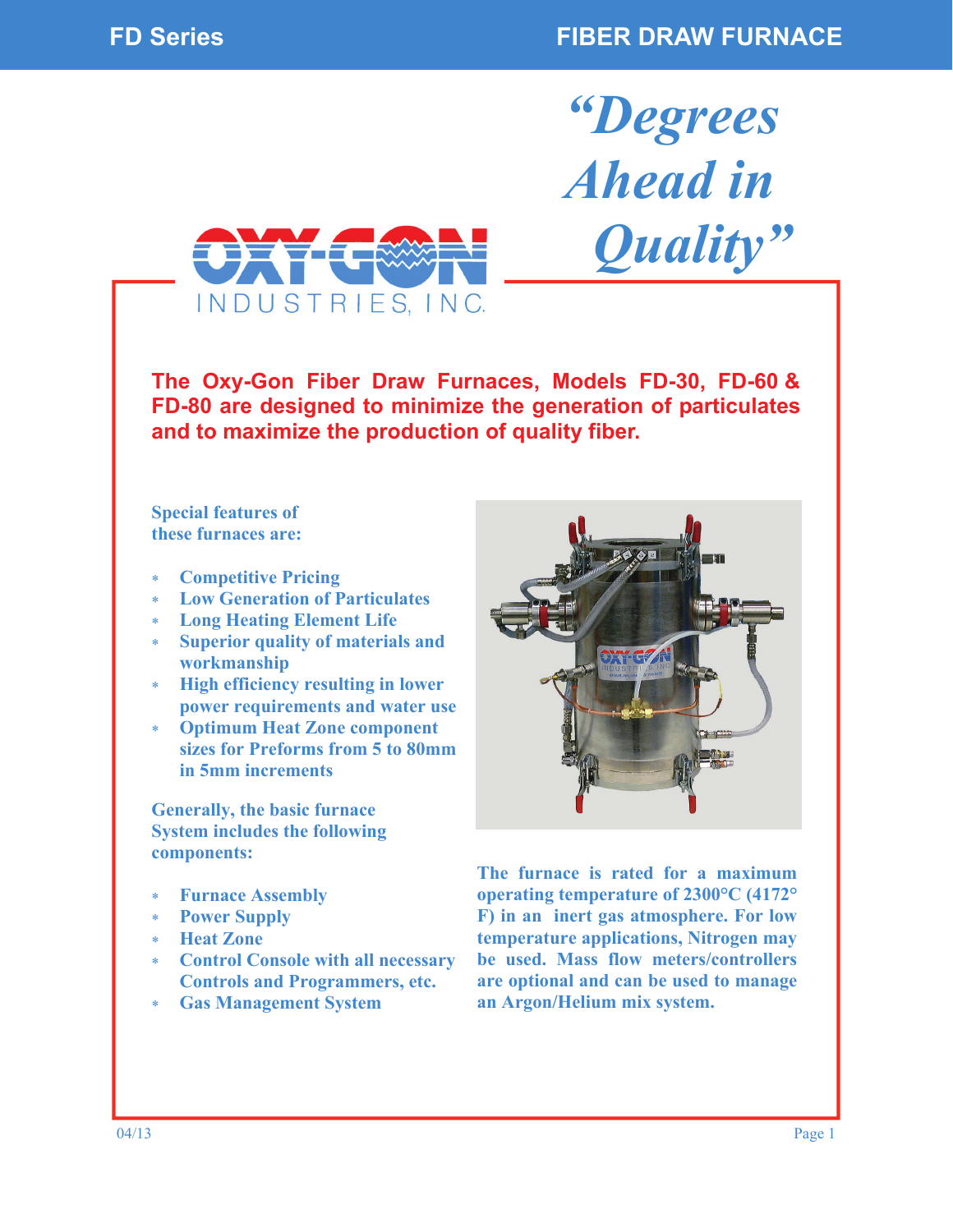#### **FURNACE ASSEMBLY:**

**The chamber is a double walled cylinder of 304L stainless steel. Water is circulated between the walls to ensure an external skin temperature of less than 120°F. Power to the heating element is supplied by nickel plated water cooled power feedthroughs located in the chamber. All other flanges are either of 304 stainless steel or nickel plated copper. Aluminum flanges are only used if they do not incorporate a water passage.** 

### **HEAT ZONE:**

**The all-graphite heat zone is unique in that it employs a "sacrificial" tube to protect the**  heating element from erosion caused by the reaction to Si or O<sub>2</sub>. This "sac" tube is both **easy and relatively inexpensive to replace and will extend the life of the heating element significantly. The heat zone is designed to provide the ideal sized components for preform sizes, in 5mm increments from 5mm to 80mm.** 

# **POWER SUPPLY:**

**Power supplies can be provided for any three phase service between 200 to 480 volts and 50 or 60 Hertz. The stepdown transformer/rectifier assembly supplies DC power to the heating elements via water cooled power cables. AC power supplies are also available.** 

## **TEMPERATURE CONTROL:**

**Temperature control and over temperature limiter are provided by two closed-loop systems which employ an optical pyrometer and power transducer.** 

## **GAS MANAGEEMENT SYSTEM:**

**The standard system includes manual flow meters to control gas entering and exiting the furnace. Mass flow meters or controllers are available as options. This system is designed to control the gas both before and after it has become "contaminated" by entering the heat and melt zones and ensures that dirty gas does not exit the furnace uncontrolled. This is of particular importance when the furnace is to operate in a "clean" room environment. Also included in the gas system is an evacuation pump to purge the furnace of air. This pump is also used to maintain the flow of dirty gas to a port on the control console where it may be directed outdoors or to an "in house" scrubbing system.** 

**For a comprehensive review of your specific requirements, please contact OXY-GON'S technical sales personnel for a customized proposal with specifications.** 



 **PO Box 40 Epsom, NH 03234-0040 USA Phone: (603)736-8422 Fax: (603)736-8734 E-mail: sales@oxy-gon.com Internet: www.oxy-gon.com**